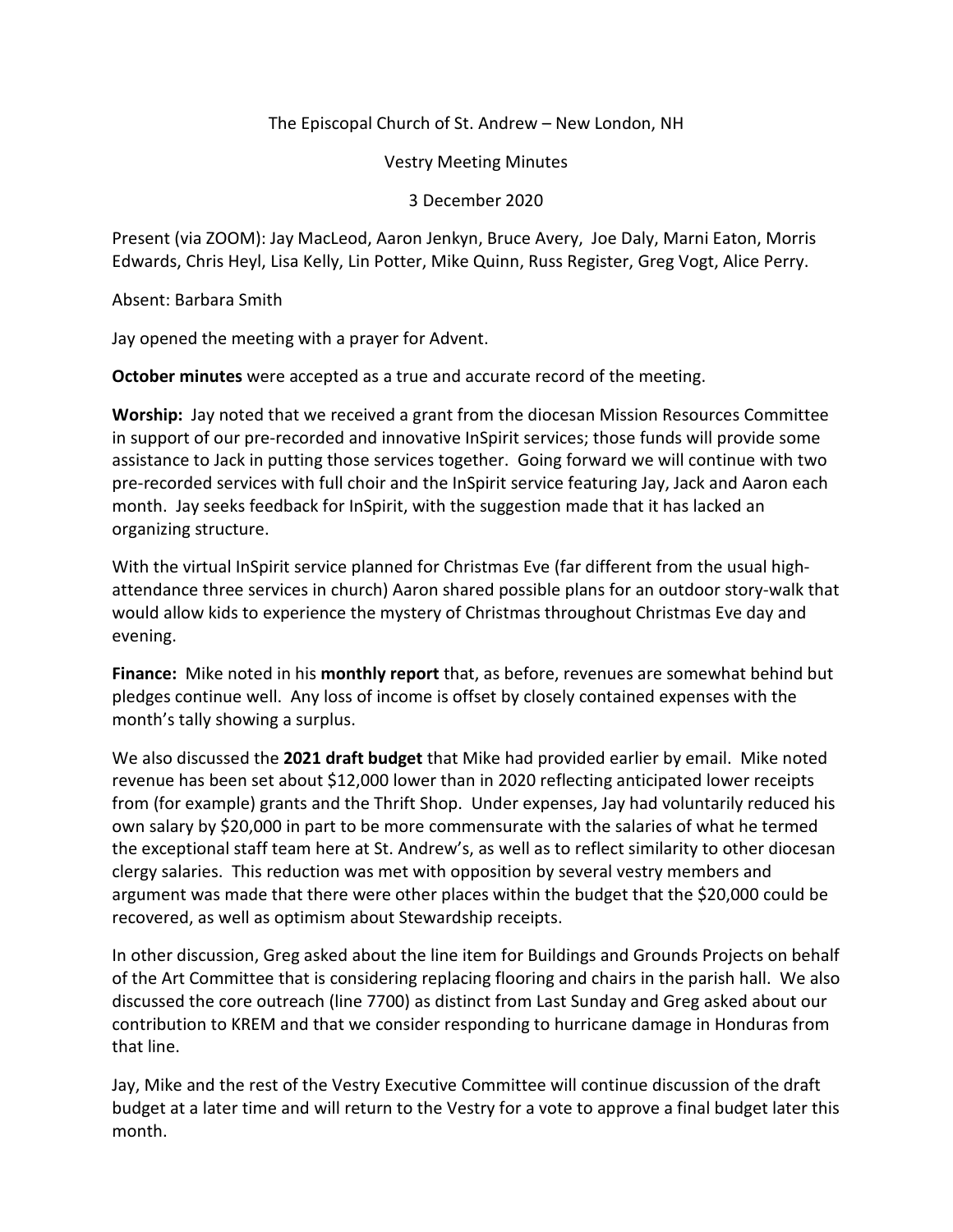Mike also noted that the Finance Committee met to discuss **planned giving**. He will put together an outline of the strategy, emphasizing that it is not an event but an ongoing core communication with the congregation and financing. Jay said it is an essential undertaking for a congregation of our size and hopes it will be in place by summer.

**Stewardship:** Bruce sent a PowerPoint prior to the meeting showing progress toward the 2021 goal of \$400,000, with 53% of those responding increasing their pledges, 43% staying the same and only a fraction reducing their pledges. With all but \$55,000 to go, Bruce noted that those who have not yet responded to the appeal can perhaps contribute as much as \$93,000 based on their pledges in 2020. In addition there may be some new pledges coming in. Those who have not yet responded will be contacted.

**Annual Meeting and Slate:** Marni said that the three vestry members whose terms expire in January – Lin, Morris, Alice – have all agreed to serve a second term. A new Warden will need to be nominated to replace Bruce whose term ends in January. Karen Floyd Shepherd has agreed to continue as delegate to Western Convocation with no response from Bobbi Hambley who has served as alternate. Bruce and Lin were asked to serve as a nominating committee where we are entitled to four delegates and alternates. The Vestry Executive Committee will plan the required January Annual Meeting, with decisions to be made in light of the need to hold the meeting virtually.

**Buildings and Grounds:** Chris reported that the shed roof has been replaced and that parish hall windows will be treated in mid-December with the same film as recently installed in the sanctuary. Gutters and drainage are also on the B&G agenda to be considered. Chris said the Green Committee has been discussing programmable thermostats that may cost about \$2500. Jay complimented the committee for its rigorous way of assessing temperatures throughout the building in advance of installing new thermostats.

**Lay License Renewals:** Alice presented a list of nine candidates for renewal of Lay Eucharistic Minister and Lay Eucharistic Visitor licenses from Anne Hall: Marni Eaton, Janet Miller Haines, Anne Hall, JoAnn hicks, Nola Jordan, Alice Perry, Theresa Quinn, Karen Floyd Shepherd and Greg Vogt. It was **moved, seconded and unanimously voted to approve renewal.** 

## **Housing Allowance – Motion was made, seconded and unanimously approved stating that \$35,000 of Jay's 2020 salary is designated as Housing Allowance.**

**Other Business:** Lisa made us aware of a youth project to acknowledge the more than 530 New Hampshire residents who have died from COVID-19 this year. With help already provided by members of the Craft Group and more anticipated from other parishioners, cloth squares are cut out, decorated and strung together as prayer flags to memorialize and provide public awareness. She said the youth are hopeful that they might find a wider audience than the church family, perhaps from the town or even the diocese. Thanks were offered to the youth group for their interest and commitment.

Jay closed the meeting with a moment of silence and blessing.

Respectfully submitted, Alice Perry, Clerk